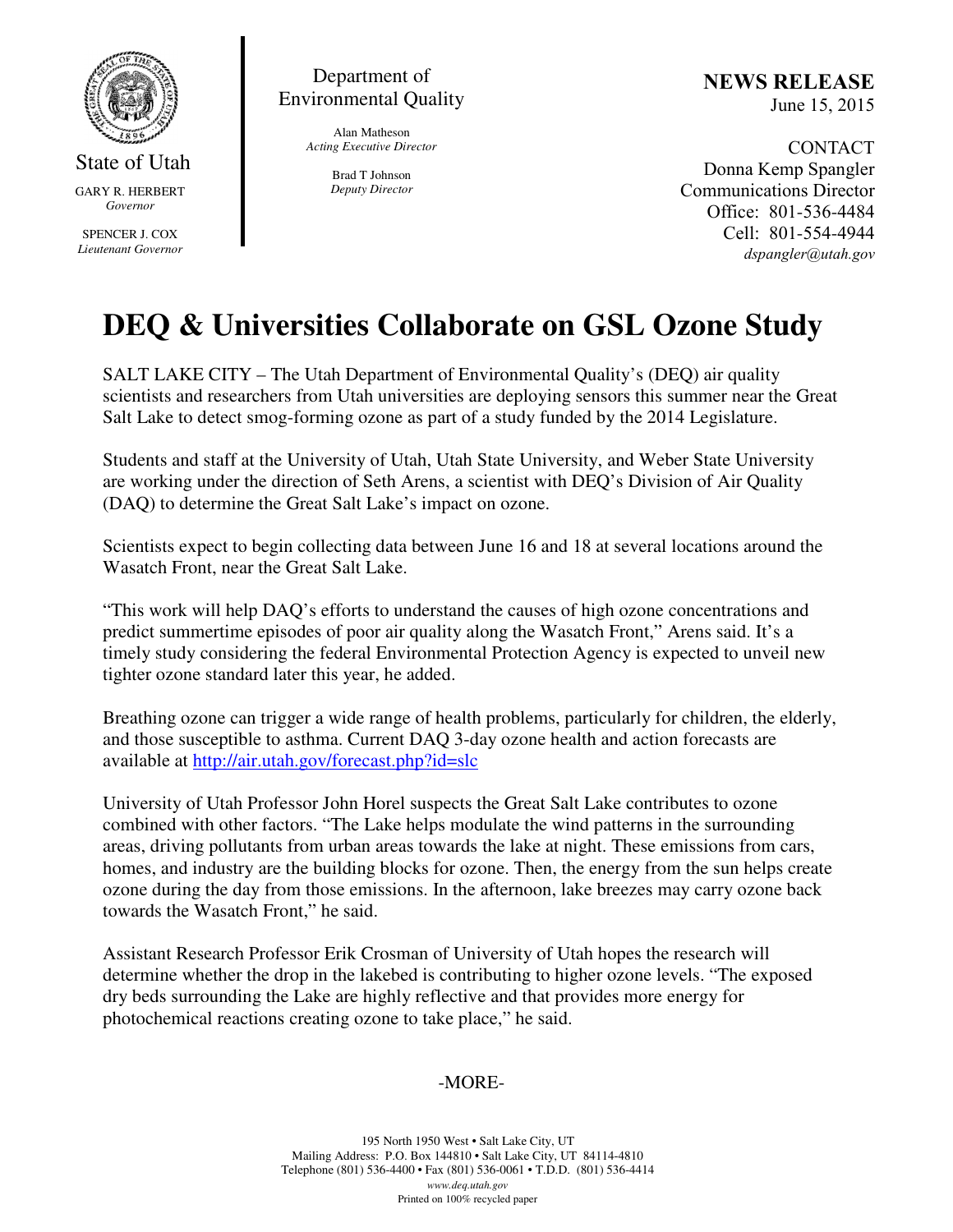The 2015 summer research project has been coined " $SO<sub>3</sub>S$ " by the research team, for the Summer Ozone Study  $(O_3$  is the chemical symbol for ozone).

"Many more ozone sensors near the ground have been deployed around the Great Salt Lake by DAQ than we normally have available" said Arens. "The universities provide specialized ways to deploy ozone sensors, for example, on a UTA TRAX light rail car and vehicles, including a small van referred to by the University of Utah as the 'Nerdmobile' that contains a suite of air pollution sensors.



Researchers from Utah State University and Weber State University will be assessing how the ozone concentration changes in the lowest few hundred meters away from the surface. They will be using ozone sensors mounted on Unmanned Aerial Vehicles as well as tethered and free-flying balloons."

Anyone interested in the project can see some of the preliminary data as we're collecting it by following this web site: http://meso2.chpc.utah.edu/gslso3s/ . Students and researchers involved in the project will be analyzing the unprecedented amount of ozone and weather data collected as the project unfolds and then continuing in the fall.

## **Contact:**

## **Seth Arens**

Utah Department of Environmental Quality, Division of Air Quality 801-536-4146 sarens@utah.gov

**John Horel**  University of Utah, Department of Atmospheric Sciences 801-581-7091 john.horel@utah.edu

**Erik Crosman**  University of Utah, Department of Atmospheric Sciences 505-570-0552 erik.crosman@utah.edu